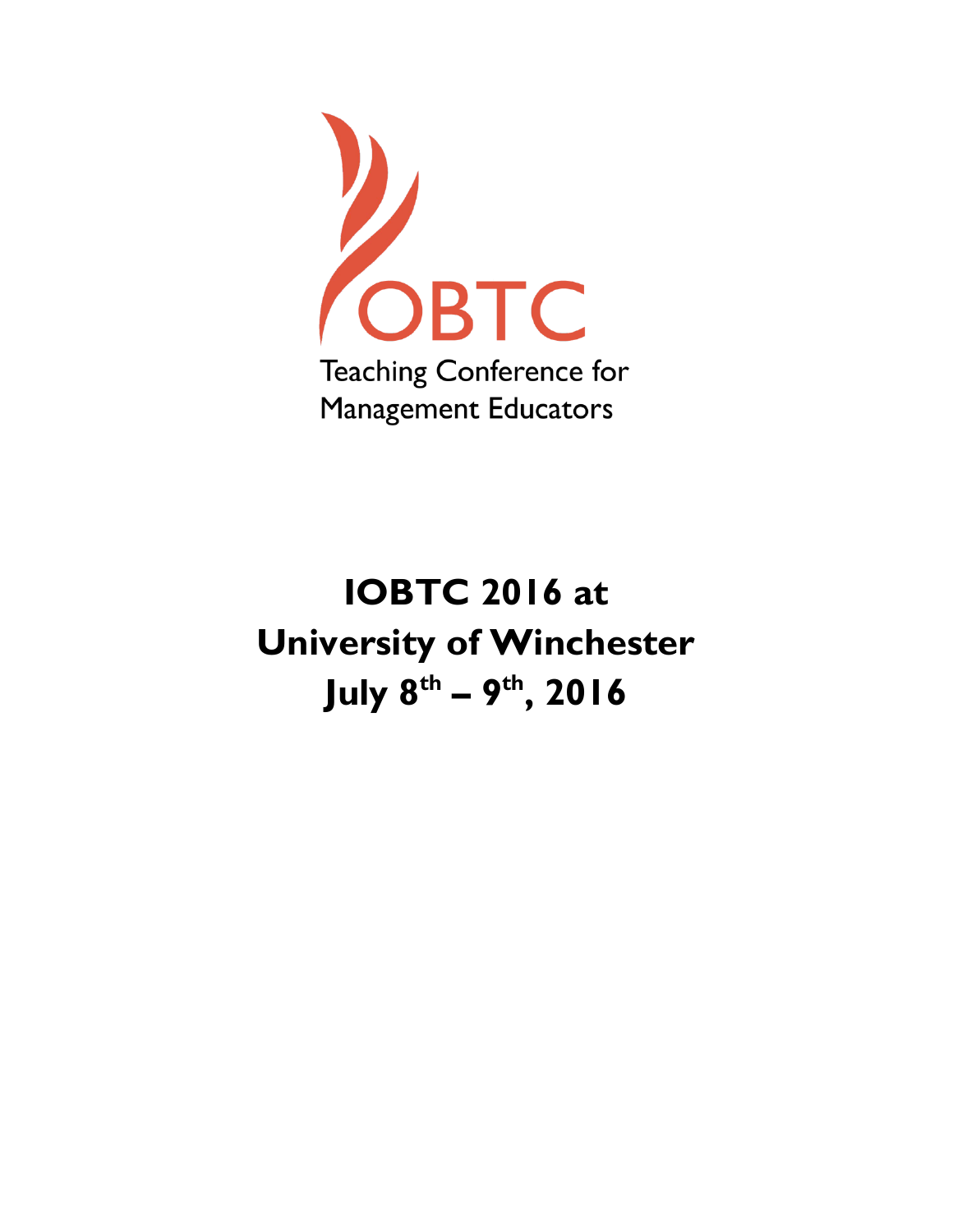# **Submission Template for the 2016 IOBTC International Teaching Conference for Management Educators**

### **1) Title of Proposal:**

Navigating the Unknown: Cultural Comparison Negotiations Role Play

# **2) Abstract:**

As the business world becomes increasingly complex and intertwined, the need to be able to navigate potentially treacherous waters becomes increasingly important. To avoid disaster, knowledge of how others from differing cultures negotiate serves as a compass. In this integrative exercise, groups are formed to represent different cultures. Through role play the groups interact in a way that is representative of the information provided on selected countries in order to engage in a Principled Negotiation. This activity provides an experiential approach to teaching negotiations while engaging the four stages of the learning cycle (Kolb, 1984).

## **3) Keywords:**

*Use three or four keywords to describe your session.* Negotiations Role Play, Experiential Learning, Cultural Differences

### **4) Format**

x Activity or exercise

**CENTED** General discussion session

### **5) Time Requested:**

- 20 Minutes
- $x$  30 Minutes
- 60 Minutes

# **6) Planning Details:**

*Does your session have any special requirements for space or materials?*

Room for 4 groups to have a break out discussion.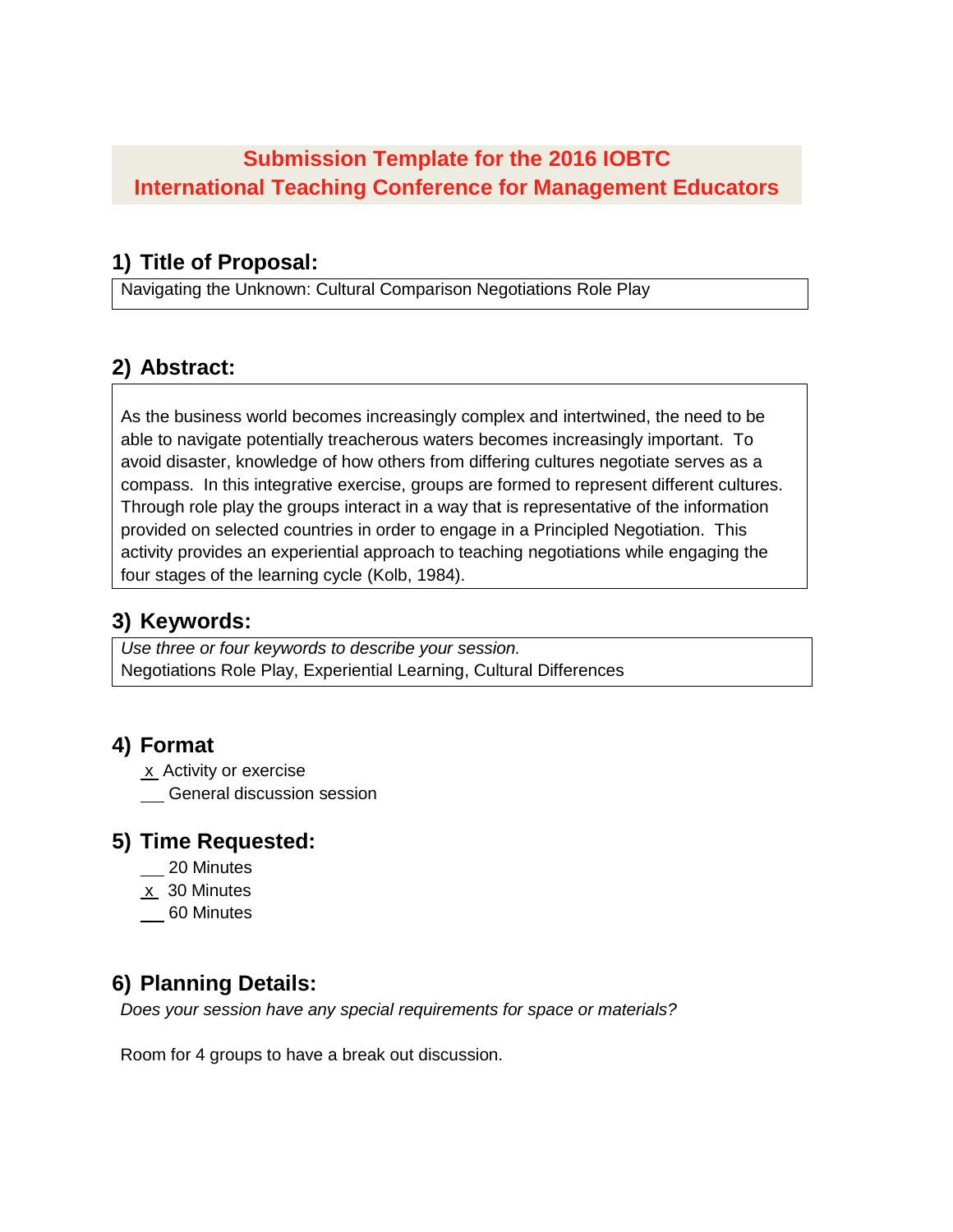# **7) Learning Objectives or Goals for the Session:**

*What are 2-4 specific learning outcomes that participants will get from your session?* 

*Participants will*

- learn new ways of incorporating cultural factors into decision making through the use of an exercise.
- apply Principled Negotiations concepts and the process undertaken to accomplish this task in a culturally diverse setting.
- experience deeper learning by engaging in all 4 stages of the learning cycle (concrete experience, reflective observation, abstract conceptualization and active experimentation).

## **8) Management or Teaching Topics:**

*Describe what management and/or teaching topics are relevant to your session, and why. Please include theoretical, disciplinary, or theoretical foundations that will help reviewers understand how your ideas fit within the broader field of management.*

Learning by doing has been a long standing method of effective teaching. As described by Kolb (1984), learning is most effective when it follows the Experiential Learning Cycle, which begins with a concrete experience and is followed by reflective observation, abstract conceptualization and active experimentation. In this particular example, the concrete experience is the role play exercise. Upon the completion of the exercise, the other stages of the learning cycle are addressed during debriefing. As a result, deeper understanding and learning is achieved.

When teaching the complex topic of negotiations in an Organizational Behavior course, the understanding of the topic must go beyond the Principled Negotiation strategy and consider also a BATNA (Best Alternative to a Negotiated Agreement). (Fisher, Ury & Patton, 1981). Given the business environment today, a global perspective is warranted and cultural factors must be taken into account. What occurs in one's home country does not necessarily transfer to other cultures since work behaviors are not universal. (Adler & Gundersen, 2007; Osland & Bird, 2000)

Therefore, in order to break down barriers of understanding, an exercise that teaches principles of negotiations should also take into consideration cultural differences.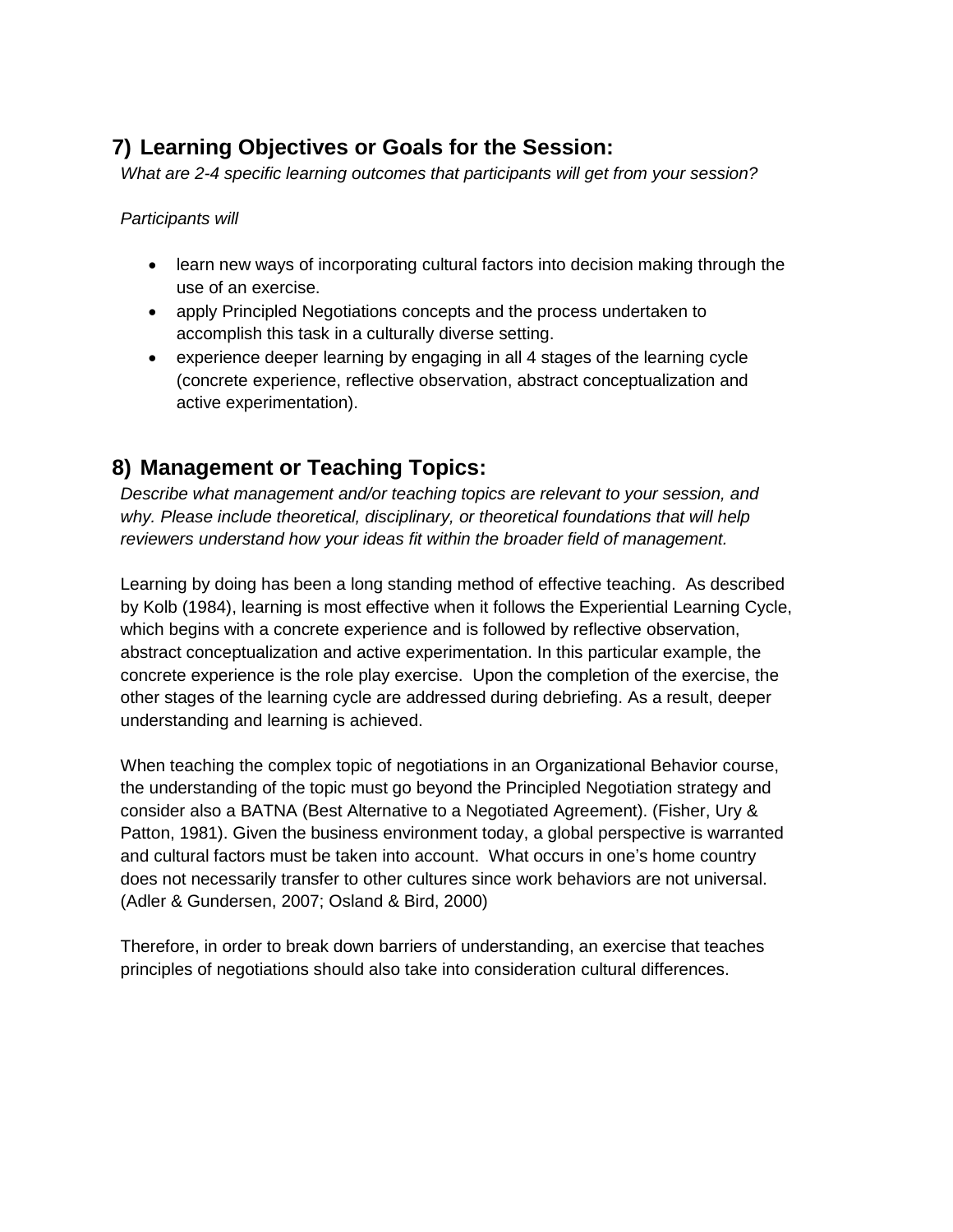## **9) Session Description and Plan:**

*What will you actually do in this session? What activities will you facilitate, how long will they take, and how will participants be involved? Reviewers will be evaluating how well the time request matches the activities you'd like to do, and the extent you can reasonably accomplish the session's goals. Reviewers will also be looking for how you are engaging the participants in the session. Include a timeline for your session.*

This is a 30 minute activity session that includes time for discussion. The session overview includes:

- 5 minutes Overview of objectives for the session and distribution of handouts
- 15 minutes Breakout session in groups
- 10 minutes Debriefing of outcomes and general discussion

### **10) For Activities and Exercises: (see next page)**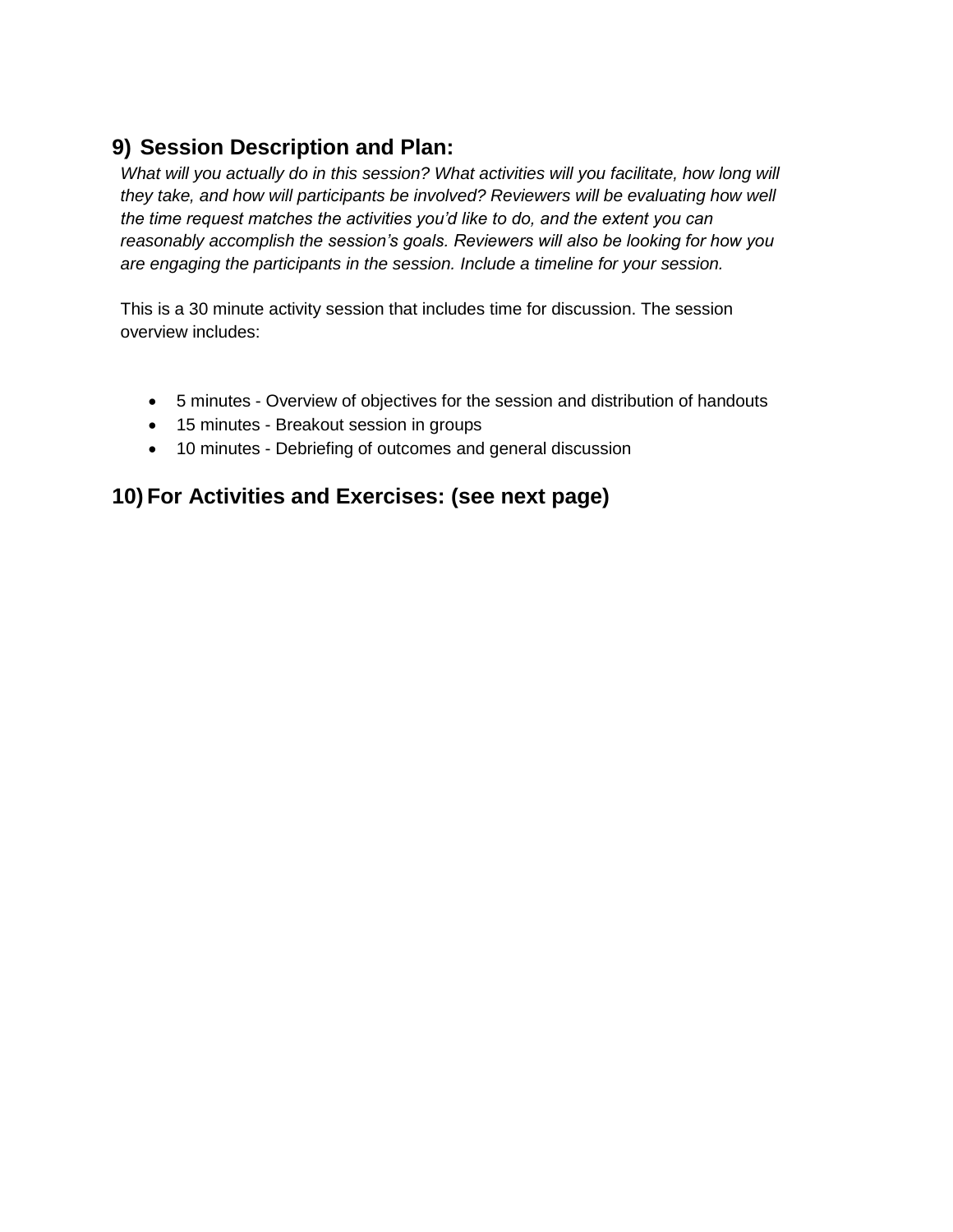# Handout: Principled Negotiation Exercise

#### **Scenario**

Team A has been given the responsibility to introduce a new product line into the XXXXX market. Team B is the largest distributor in that market. A negotiation takes place to determine pricing.

#### **Steps:**

#### I. Preparation

Each team has been given country descriptions of two countries – your own and the country with which you plan to negotiate. Review the negotiation strategy documents that have been provided for **both** countries. You may also wish to conduct additional research on your own.

Team A will select the product and company they represent, taking into consideration the likelihood that the product will sell in the given market. Team B represents the distributor that is interested in purchasing and selling the product.

#### II. Conduct the Negotiation

Keep in mind the following principles (Fisher, Ury & Patton, 1981):

- 1. People: Separate the People from the Problem
- 2. Interests: Focus on Interests, Not Positions
- 3. Options: Invent Options for Mutual Gain
- 4. Criteria: Insist on Objective Criteria
- III. Debriefing Questions following the Learning Cycle
	- 1. Concrete Experience: What was the outcome of the negotiation?
	- 2. Reflective Observation: What were the perspectives of your team and the other team? Why did you (and they) behave as they did?

3. Abstract Conceptualization: How did you apply the Principles listed above? Did you develop a Best Alternative to a Negotiated Agreement (BATNA)? How did your understanding of each culture influence your negotiation?

4. Active Experimentation: What did you learn about yourself as a result of participating in this exercise? What actions may you take in the future to be more effective?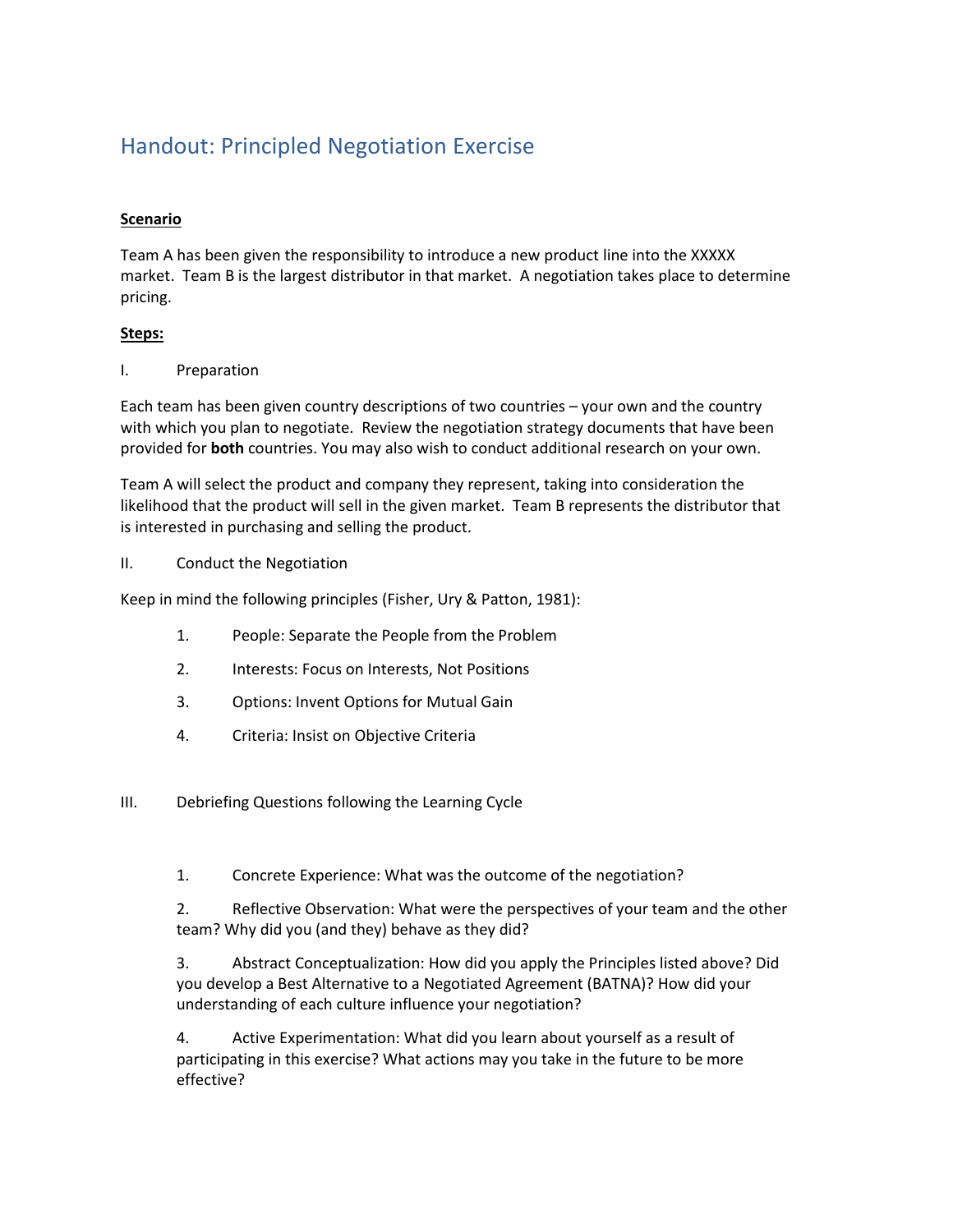# Handout: Country Profiles (Katz, 2011)

#### **BRAZIL**

#### **Relationships & Respect**

 Brazil's culture is generally group-oriented. Building lasting and trusting relationships is most important to Brazilians. They only want to do business with people they like and trust.

 Proceed with serious business discussion only after your counterparts have become very comfortable with you. It is unlikely to get anywhere without significant investment of both time and money.

 Showing genuine interest and compassion will win people's hearts. Also, show respect to those with higher status.

#### **Communication**

Brazilians perceive themselves as Hispanic, do not address them as Spanish.

 When communicating in English, speak in short, simple sentences to avoid using jargon and slang.

 Brazilians dislike loud and boisterous behavior. Never back away if they are too close when talking, it reads as a sign that you are uncomfortable around them.

 Gestures and body language can be very expressive. Eye contact should be very frequent, almost staring to build trust and sincerity.

#### **Negotiations**

 Meetings start with small talk, it could be extensive. One's private life is not a subject for discussion around meetings. They dislike people who 'leap right into businesses.

 The primary purpose of the first meeting is to become acquainted and build relationships. After the meeting, stay around and have some small talk.

Leveraging relationships is an important element when negotiating in Brazil.

 Brazilians are used to hard bargaining but not overly fond of haggling. They can be tough and very aggressive negotiators.

 During bargaining, keep in mind that intangible benefits such as increase in power and status may sometimes be more desirable to your counterparts than financial gains may.

 If counterparts appear to be stalling, asses if they are uninterested or they are evaluating alternatives.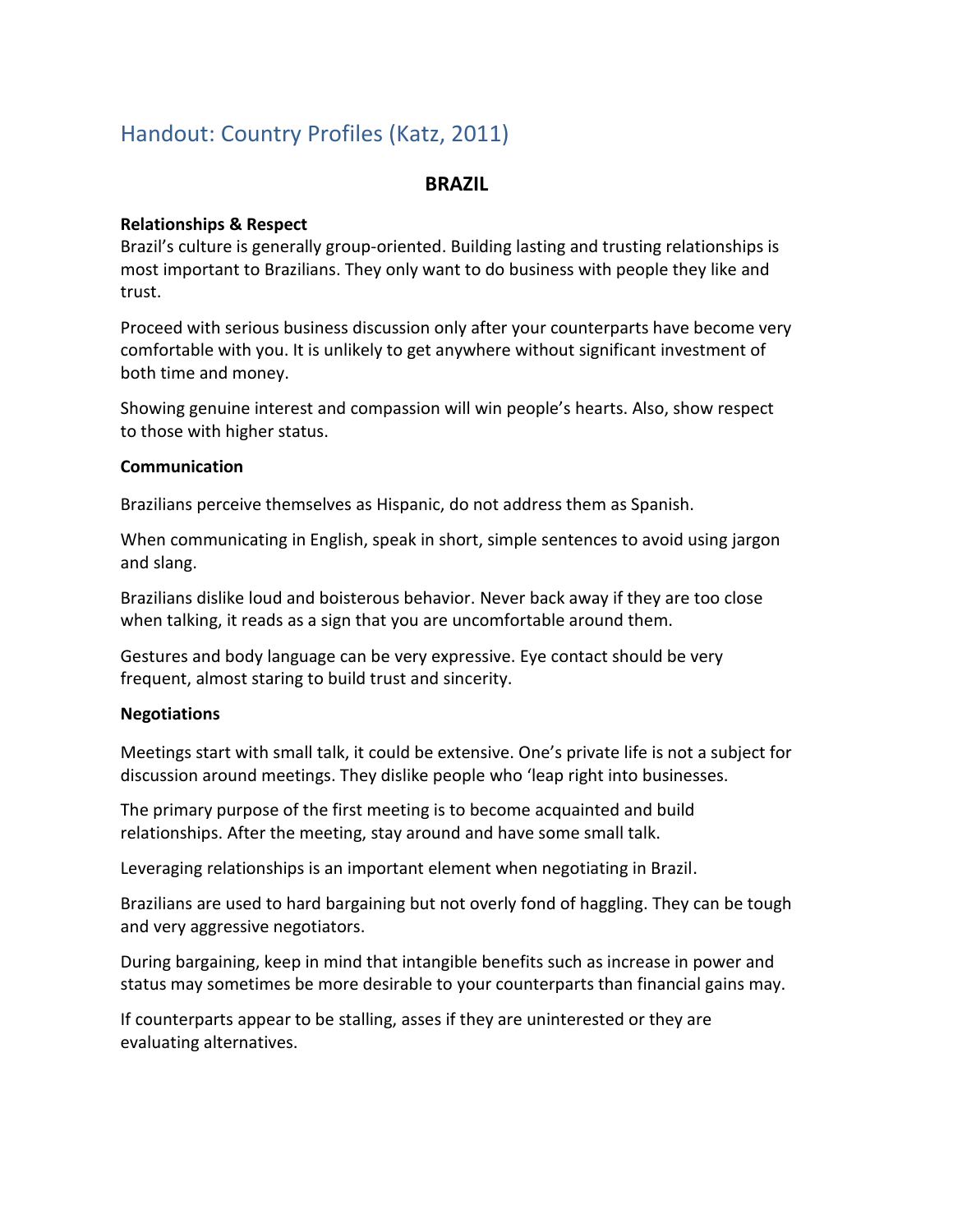Brazilians may use extreme opening, they may make threats, warning, openly display anger, or even walkout.

 They employ defensive tactics such as blocking or changing the subject, asking probing or very direct questions may limit this tactic.

#### **INDIA**

#### **Relationships and Respect**

 The culture is group-oriented. It is important to build lasting and trusting personal relationships. It is beneficial to take time to get to know each other before the business discussion.

 Many Indian companies are family owned and operated, talking about friends and family is an important part of establishing a relationship with those involved in negotiating.

 Relationships are based off of mutual trust and respect, which can take a long time to establish. Indians are usually very friendly and polite and respect depends primarily on his or her age, status, or rank.

There is a deep respect for university degrees.

#### **Communication**

 Almost all business people speak English well, but it is advisable to speak in short, simple sentences and avoid using jargon and slang.

 Loudness is usually associated with dishonesty. Indians speak in quiet, gentle tones. But no not mistake this for a lack of confidence.

 Indians may answer 'yes' as a sign of hearing what you are saying, not that they are agreeing with you.

 Avoid any physical contact with other people expect for handshakes. Hindus and Muslims consider the left hand unclean. When pointing at people, use your chin rather than a finger or your whole hand.

#### **Negotiations**

 Negotiations can be conducted by individuals or teams. Teams should be well aligned, having roles for each member.

 Meetings may start late, but Indians generally expect foreign visitors to be punctual. Avoid being more than 10-15 minutes late.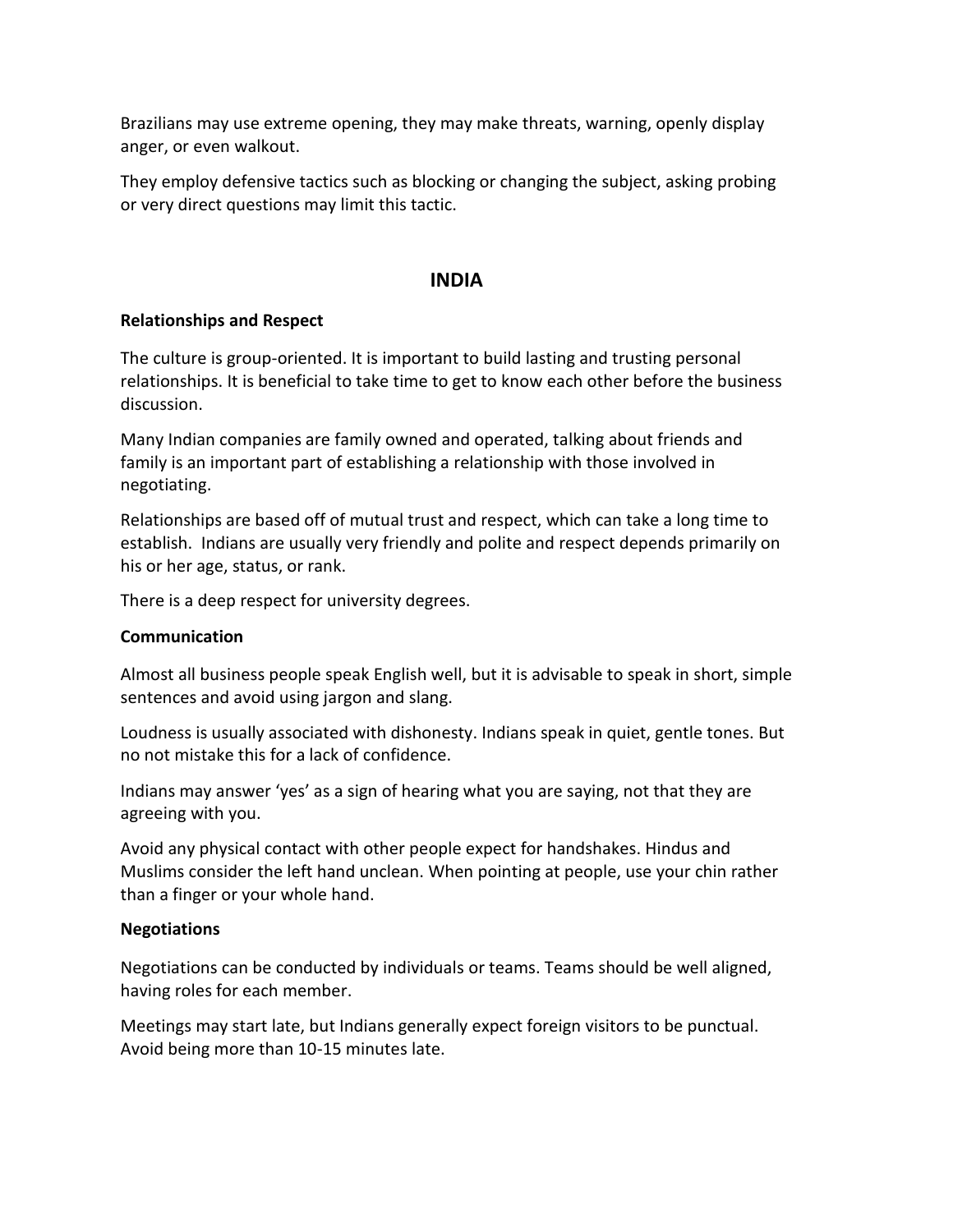Introduce and greet older people firs. Academic and professional titles are very important and highly valued by Indians, be sure to use them when addressing people.

 Make your presentation attractive with good and clear, Indians are impressed with technical expertise.

 Be prepared to make several trips if necessary to achieve your objectives. Patience and persistence are very important.

 Indians love bargaining and no not fall for deceptive techniques are frequently used. Indians often use tactics such as telling lies, sending fake non-verbal messages, or pretending to be disinterested.

Avoid pressure tactics such as opening with your best offer.

 Do not bring an attorney to the negotiation table, but signed contracts are not always honored. Indian businesspeople may claim to have met their commitments even if it is a week or more late. Remain flexible.

 Gift giving is common and socially acceptable, be sure to know the difference between gift-giving and bribery. If you receive a gift, it is best to give a gift back of similar value that is typical of your home country.

#### **RUSSIA**

#### **Relationship and Respect**

When doing business in Russia, expect the unexpected. Relationships and Respect

 Russian cultures expects its members to have a sense of belonging to and conforming to their group. Building lasting and trusting relationships is very important.

 If Russians engage in business without first establishing personal relationships, proceed with caution. They might be looking to take unfair advantage of you.

Russians will only do business with people that they trust.

#### **Communication**

When communicating in English, speak in short and simple sentences.

 While in public, being loud is usually a poor reflection on yourself. However, people generally converse while standing around two to three feet apart.

 Russians keep physical contact infrequent, but eye contact should be frequent-almost to the starting point. It shows sincerity and helps build trust.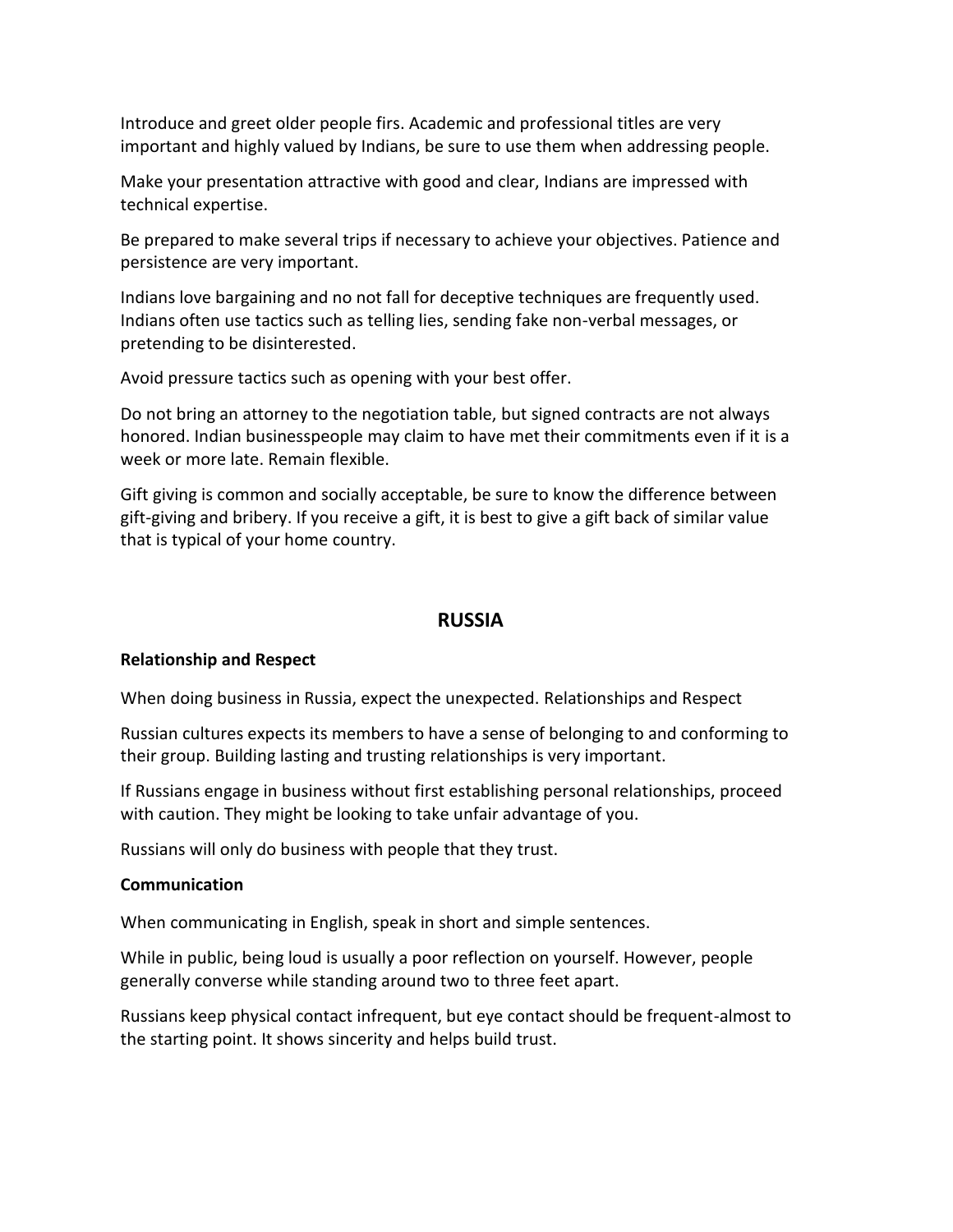#### **Negotiations**

 Negotiations can be done in teams or by individuals. Teams should have clear roles because Russians can be good at exploiting disagreements between members of the other team to their advantage.

 Since teams should be well aligned, a couple weeks in advance provide them with details on titles, positions, and responsibilities of your teams. It is unlikely to meet the top executive of an organization at the first meeting.

 Russians expect foreign visitors to be punctual, do not show signs of impatience if you have to wait- it could be for an hour or more.

 Presentations should be short and concise. Your presentation should be attractive with good, and clear presentations.

 Most Russians view negotiating a zero-sum game in which one side's gain equals the other side's loss. Information is rarely shared freely, since Russians believe that privileged information creates bargaining advantages.

 It is not unusual for them to re-open a discussion over items that have already been agreed upon. It is crucial to keep track of the bargaining progress at all times.

 They view compromise as a sign of weakness and may frequently refuse to change their position unless the other side offers sufficient concessions or shows exceptional firmness.

The best approach is to be polite and remain tough throughout the bargaining process.

 Final offers may be made more than once and are almost never final. They might attempt to make you feel guilty within the negotiation process.

 Never underestimate the role of government officials and bureaucrats, they support and approve company decisions. It is important to come prepared to deal with outside forces.

 Legal contracts should be clear and concise, without too many detailed terms and conditions. Contracts alone are not dependable. It is best to stay in regular contact with the business.

Russia is a high crime country. It is strong advised to dress inconspicuously

### **CHINA**

#### **Relationships & Respect**

 China's culture is strongly group-oriented. Building lasting and trusting personal relationship is critical.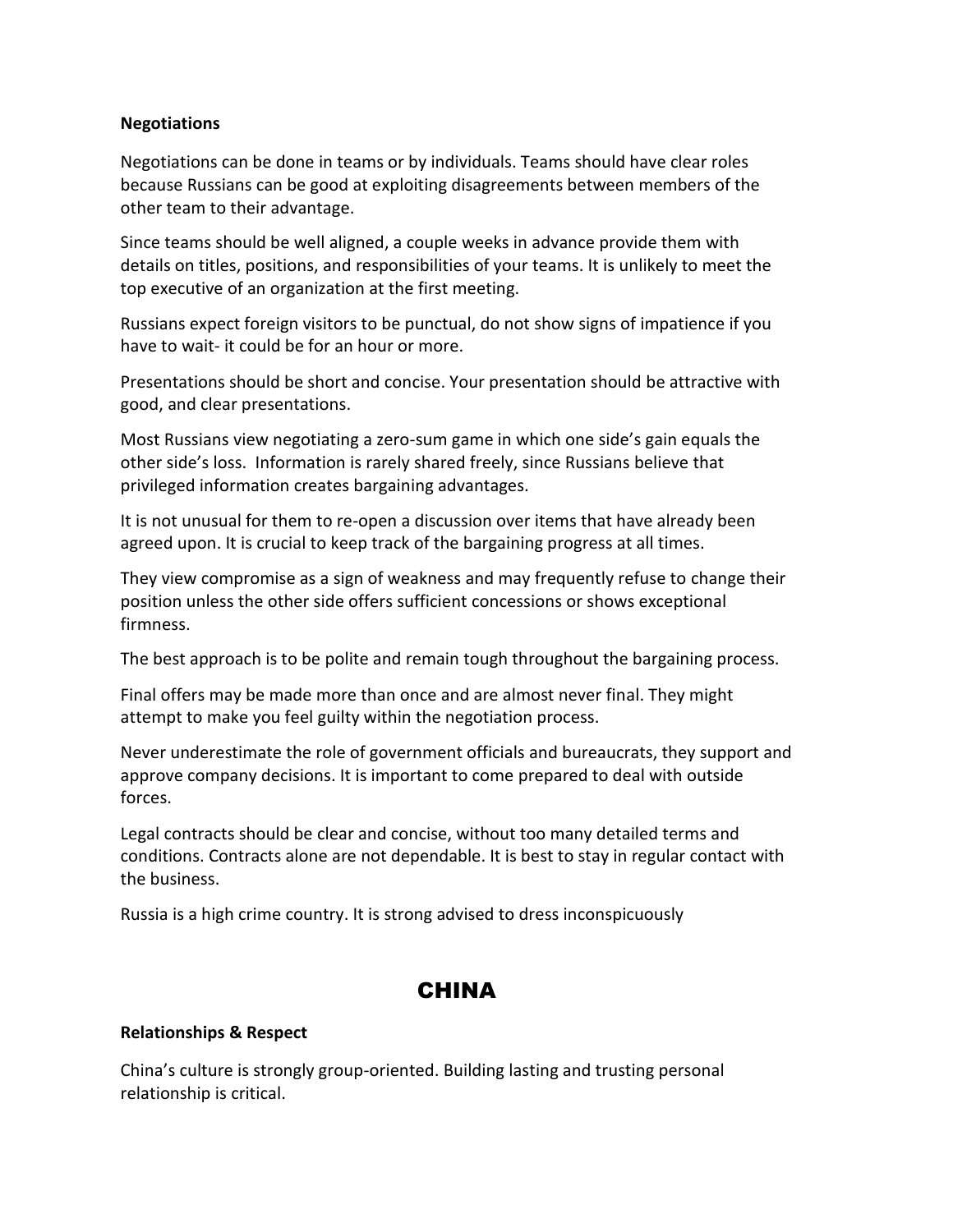The Chinese concept, called Guanxi, is based on strong commitments and mutual obligations. It can open doors and solve problems that would otherwise be very difficult to master. It can be highly beneficial for a negotiator.

 Business relationships in this country exist between individuals or groups of people, not between companies.

 They find the fast-paced western business style to be arrogant and rude. Remaining modest and doing everything you can to maintain cordial relations is crucial to your success.

 When receiving praise, it is customary to insist that you are not worthy of it or to belittle your accomplishments.

 They are patient and persistent to pursing their objectives. It is in your best interest to do the same.

#### **Communication**

 It's a good idea to employer your our interpreter, do not rely on someone to provide their own.

 When communicating in English, speak in short, simple sentences and avoid slang or jargon.

 Chinese businesspeople usually speak in quiet, gentle tones, and conversations may include periods of silence.

 When responding to a question, the Chinese may answer 'yes' Just as sign of hearing you.

 Restrict your body language, do not cross your legs if possible since it is a sign of lack of self-control. Do not use your hands when speaking since Chinese will get easily distracted. Light tapping on the table using all fingers on one hand means 'thank you'.

 Do not take offense to the Chinese answering their mobile phones at all times even during a meeting or discussion.

#### **Negotiations**

 It is much better to conduct negotiations in China with a team rather than a single individual. Chinese teams usually include highly skilled negotiators, facing them as a team will strengthen your position.

 Having copies of your presentation, it is important to include good and easy to understand visuals.

 Be careful what you are willing to share yourself and protect your intellectual property. In China, they might use this information in their best interest.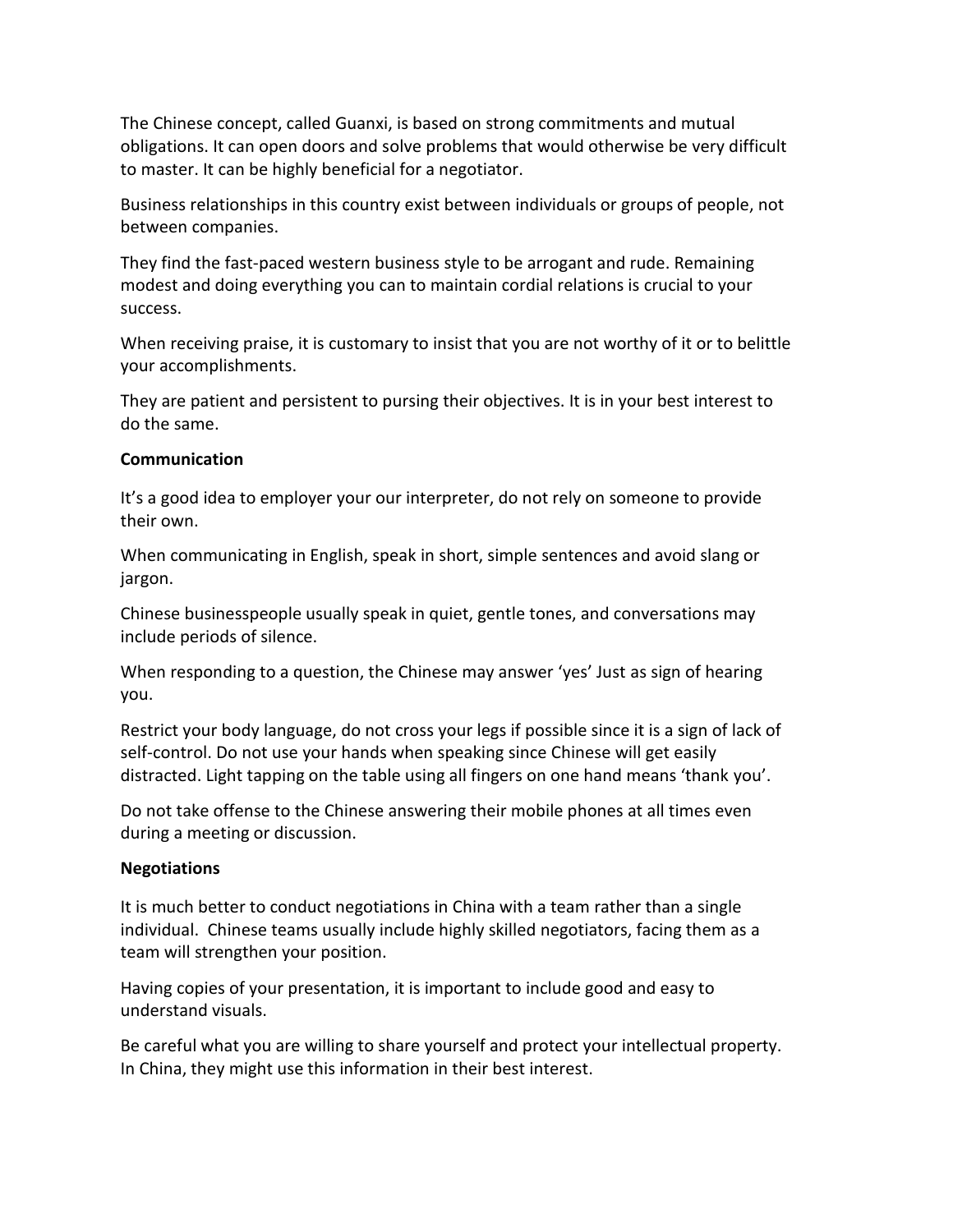Negotiators may use pressure techniques that include keeping silent, making final or expiring offers, applying time pressure or nibbling. Don't let this fool you into thinking they are not interested. Final offers are made more than once and are almost never final.

 Contracts alone are not dependable. They may want 'clarification meetings' to rediscuss details. If you refuse to be flexible, the contract terms may not be kept at all.

Never shows signs of mistrust in your counterpart's intentions.

### **11)Implications for Teaching or for Teachers:**

*What is the contribution of your session?* 

The use of a role play enables students to immerse themselves into the culture and practice making decisions based on what they have learned about the culture they represent as well as the culture with which they are negotiating. This dual role forces students to leave behind their own assumptions and current bias in order to navigate the exercise effectively. It is also important to stress that the effectiveness of this exercise is not necessarily based the outcome of the negotiation, but rather the process in which the student's use the information to attempt to reach an outcome.

Another contribution of the session is that it walks the participant through the four stages of the learning cycle as noted in the debriefing section. This deliberate order and questioning allow for all stages to be experienced, and thus provide for deeper learning. This methodology for questioning can also be duplicated in other exercises.

## **12) Application to Conference Theme:**

How does your session fit with the overall IOBTC theme of *Elevating Aspirations*?

This session builds on the theme of Elevating Aspirations by providing new ways to approach cultural differences through a role play exercise. At the conclusion of the session participants will have engaged in an experiential exercise that enabled them to think beyond the classroom and bring into account the broad, increasingly complex global business environment when teaching negotiation strategies.

# **13) Unique Contribution to IOBTC:**

*Have you presented the work in this proposal before? If so, how will it be different? Is this proposal under current review somewhere else? If so, please explain. How will your proposal be different for the IOBTC conference*

This exercise has not been proposed, submitted, or presented prior to the IOBTC conference.